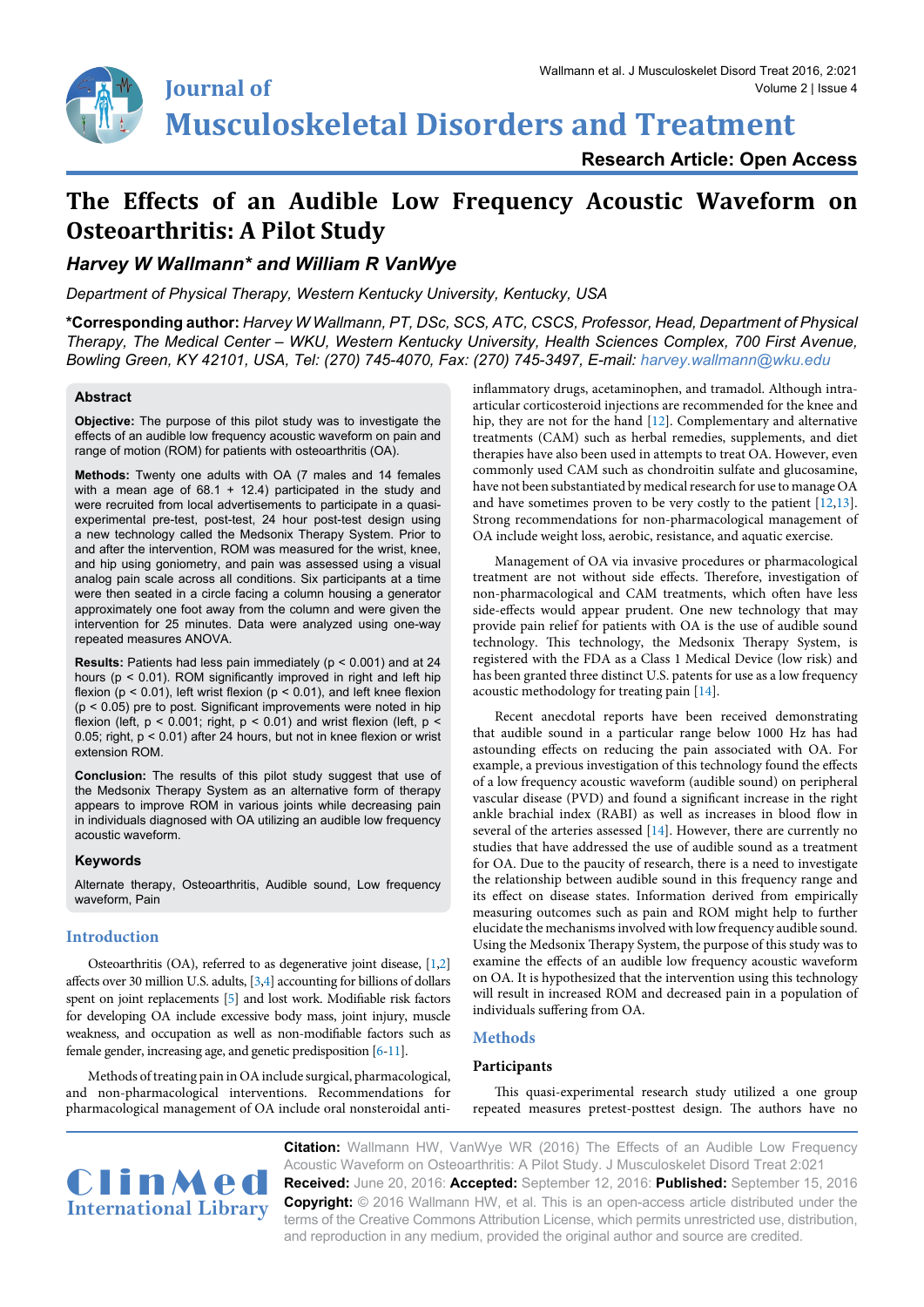financial or other interest in the product or distributor of the product. Prior to engaging in the study, the university's biomedical institutional review board approved the study and informed oral and written consents were obtained from eligible participants. Seven males and 14 females with a mean age of 68.1 + 12.4 years participated in the study and were recruited through local newspaper advertisements. Interested participants attended a 30-minute information session prior to the study to determine their eligibility, which included a previously diagnosed OA condition, English speaking, no previous sonic therapy treatments, no implanted devices, and being nonpregnant. It was not determined whether participants had any previous OA treatment or OA-related surgery. Participants were informed not to change their normal daily routines. Researchers emphasized the importance of continuing usual patterns of activity and exercise, diet, hydration, rest, and medications prior to the study.

#### **Equipment**

The treatment was performed using a new technology called the Medsonix Therapy System [\(Figure 1\)](#page-1-1), which consists of a control unit and the Medsonix transducer. The Medsonix transducer is controlled by the Medsonix Therapy System control unit which operates the transducer at a specific frequency, amplitude, and time.

A key facet of this technology is the efficiency in which electrical energy is converted to mechanical movement. The Medsonix transducer is capable of operating at high efficiency, while resonating at a specified low frequency. Additionally, it resonates with an omnidirectional beam pattern. The Medsonix transducer emits a moderately loud sound, exposing participants to approximately 80 decibels of sound (without the headphones on), which is within OSHA standards. Use of the headphones effectively reduces the decibels of sound to which the participant is exposed. The Medsonix Therapy System operates within the range of 400-800 Hz with an optimum frequency of approximately 600 Hz.

#### **Visual analog pain scale**

A visual analog pain scale (VAS) was utilized to determine OA pain perception before the intervention, after the intervention, and 24-hours later. The scale was a standard 100 mm line ranging from no OA pain to worst OA pain ever. Participants were asked to mark through the line in accordance with how much pain was felt at that

<span id="page-1-1"></span>

**Figure 1:** The Medsonix Therapy System.

time. Researchers were able to accurately measure the amount of pain indicated with the use of a millimeter ruler [[15](#page-3-10)]. Researchers have shown that when examiners use the same pain scales when assessing and reassessing patient's perceived pain, valid and reliable results have been achieved [[16-](#page-3-11)[18](#page-3-12)]. A minimal clinically important difference (MCID) for patients with knee and hip OA has been established for the VAS, yet it varies depending on baseline pain scores. Baseline scores of 30-49 mm would require 7 mm of change and baseline scores of 50-65 mm would require 24 mm of change for hip and knee OA [[19](#page-3-13)].

#### **Goniometry**

Many organizations including the American Medical Association and the American Academy of Orthopaedic Surgeons and researchers have adopted the 0 to 180 degree goniometric notation system as an objective measurement of joint positions [[20,](#page-3-14)[21](#page-3-15)]. Intra-rater reliability of active goniometric measurements of the hip, knee, and wrist has been shown to be good to excellent [[22](#page-3-16)[,23](#page-3-17)]. Accuracy of goniometric measurements can be improved if taken by a single clinician [\[24\]](#page-3-18). Based on this principle, only one clinician performed pre-treatment and post-treatment passive ROM measurements using the 0 to 180 degree goniometric notation system at the wrist and metacarpal phalangeal joints bilaterally. To avoid any bias of the clinician performing the measurements, a different individual recorded the values of the measurements as stated by the clinician. Goniometric measurements were performed pre-treatment, posttreatment, and 24-hours post-treatment.

#### **Procedure**

On the day of the study prior to the intervention, participants completed a brief background questionnaire along with a visual analog pain scale. Body areas measured were bilateral wrist extension, wrist flexion, knee flexion, and hip flexion. The data were separated into right and left goniometric outcome measures as well as pre, post, and 24-hour measures of pain. Following these pre-measurements, participants were escorted to a room for the treatment. Up to six participants were treated at one time and were seated facing the Medsonix transducer in a circular fashion approximately one foot away from the generator column. Participants were asked to wear headphones through which relaxation music could be controlled by individual volume dials. The treatment consisted of sitting in a chair for 25 minutes during which time the Medsonix transducer was turned on. Post measurements were taken for the same variables following the treatment and follow-up measurements were taken at 24 hours.

#### **Data analysis**

Visual analog and goniometric data were analyzed using one-way repeated measures ANOVA (SPSS, version 23.0). When the omnibus F-ratio was significant, planned comparisons were conducted with the alpha level set at 0.05 using the main effects comparison option available via SPSS. The planned comparisons of interest were the comparisons of ROM and pain between measurement times.

#### **Results**

Comparisons of pre, post, and 24-hour data for all 21 participants for each of the body areas examined are summarized in ([Table 1,](#page-1-0) [Table 2](#page-2-0) and [Table 3\)](#page-2-1).

<span id="page-1-0"></span>The means of all participants demonstrated increased ROM changes over a 24-hour period for all of the areas examined. Right hip

| Measures ( $N = 21$ ) | <b>Pre Mean</b> | S.D.  | Post Mean | S.D.  | P-value  | 24 Hr Mean | S.D.  | P-value   |
|-----------------------|-----------------|-------|-----------|-------|----------|------------|-------|-----------|
|                       |                 |       |           |       | Pre-post |            |       | Pre-24 Hr |
| Wrist Extension       | 64.71           | 12.61 | 67.43     | 12.21 | 0.107    | 67.67      | 12.37 | 0.089     |
| <b>Wrist Flexion</b>  | 71.48           | 12.02 | 74.57     | 12.36 | 0.073    | 77.71      | 9.65  | $0.004*$  |
| Knee Flexion          | 136.4           | 10.62 | 135.9     | 10.22 | 0.503    | 136.6      | 9.48  | 0.801     |
| <b>Hip Flexion</b>    | 107.2           | 17.83 | 111.1     | 16.44 | $0.004*$ | 115.7      | 13.35 | $0.001*$  |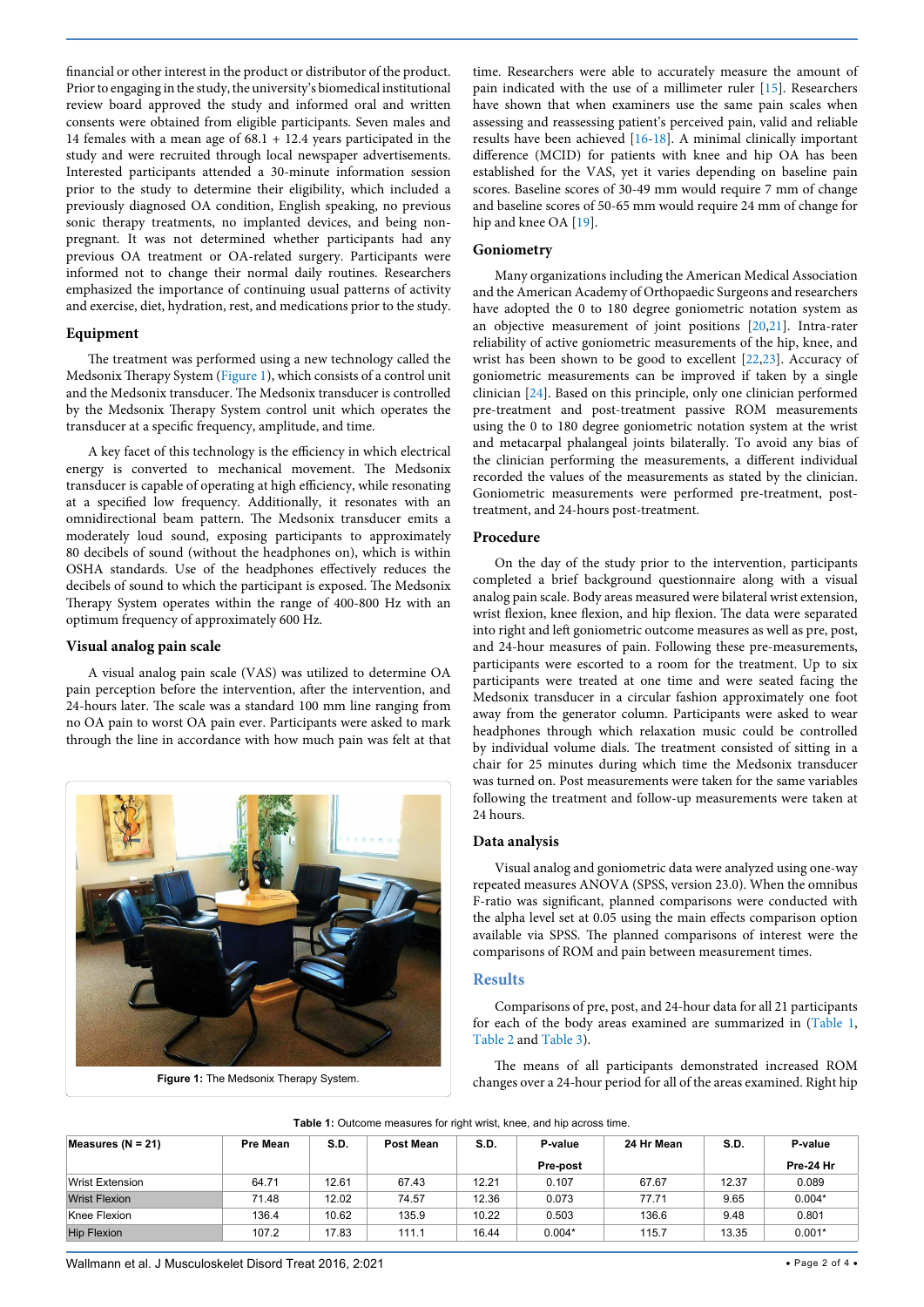<span id="page-2-0"></span>

| Table 2: Outcome measures for left wrist, knee, and hip across time. |  |  |  |
|----------------------------------------------------------------------|--|--|--|
|----------------------------------------------------------------------|--|--|--|

| Measures ( $N = 21$ ) | Pre Mean | S.D.  | Post Mean | S.D.  | P-value  | 24 Hr Mean | S.D.  | P-value   |
|-----------------------|----------|-------|-----------|-------|----------|------------|-------|-----------|
|                       |          |       |           |       | Pre-post |            |       | Pre-24 Hr |
| Wrist Extension       | 66.48    | 10.81 | 66.91     | 11.63 | 0.641    | 67.86      | 12.83 | 0.279     |
| <b>Wrist Flexion</b>  | 74.62    | 8.61  | 78.05     | 7.95  | $0.002*$ | 78.38      | 8.61  | $0.019*$  |
| Knee Flexion          | 134.5    | 10.21 | 137.2     | 9.79  | $0.010*$ | 135.6      | 10.11 | 0.276     |
| <b>Hip Flexion</b>    | 103      | 18.12 | 110.4     | 16.99 | $0.000*$ | 113.3      | 15.73 | $0.000*$  |

<span id="page-2-1"></span>

| Table 3: Outcome measures for pain across time. |  |
|-------------------------------------------------|--|
|-------------------------------------------------|--|

| Measures ( $N = 21$ ) | <b>Pre Mean</b> | S.D. | Post Mean | S.D. | P-value  | 24 Hr Mean | S.D. | P-value   |
|-----------------------|-----------------|------|-----------|------|----------|------------|------|-----------|
| <b>Pre Mean</b>       |                 |      |           |      | Pre-post |            |      | Pre-24 Hr |
| Pain                  | 5.34            | 2.15 | 2.81      | 2.22 | $0.000*$ | 4.03       | 2.45 | $0.007*$  |
| $* p < 0.05$          |                 |      |           |      |          |            |      |           |

flexion measurements differed,  $F_{2,40} = 11.426$ , P < 0.0005 with increased measurements noted pre to post ( $p = 0.004$ ) and pre to 24-hour ( $p =$ 0.001). Left hip flexion measurements changed as well,  $F_{2,40} = 22.636$ ,  $P < 0.0005$  with increased measurements noted pre to post ( $p = 0.000$ ) as well as pre to 24-hour ( $p = 0.000$ ). Significant differences were also observed for left wrist flexion,  $F_{2,40} = 5.332$ ,  $P = 0.009$  with increased measurements demonstrated pre to post ( $p = 0.002$ ) and pre to 24hour (p = 0.019). Right wrist flexion measurements,  $F_{2,40} = 6.424$ ,  $P = 0.004$  only increased pre to 24-hour ( $p = 0.004$ ). Changes were also observed for knee flexion,  $F_{2,40} = 4.347$ ,  $P = 0.02$  with significant differences noted pre to post ( $p = 0.010$ ). Additionally, participants demonstrated significant decreases in pain,  $F_{2,40} = 13.911$ ,  $P < 0.0005$ with differences noted pre to post ( $p = 0.000$ ) as well as pre to 24-hour  $(p = 0.007)$ . Observed power ranged from 72.1-100%.

#### **Discussion**

The present study was designed to evaluate the effects of an audible low frequency acoustic waveform on OA and to determine whether or not it could be a useful treatment for sufferers of this disease. This was conducted in order to provide a necessary background for further research with this device for OA and other disease states. All of the participants in this study showed improvement over a 24-hour period. It was demonstrated that exposure to the audible low frequency acoustic waveforms at the designated frequency significantly increased the ROM in several of the body areas examined immediately post treatment as well as 24 hours post treatment. Additionally, the intervention significantly decreased pain immediately post treatment and 24-hours post treatment. Given the MCID for baseline changes of 50 to 65 mm (5 to 6 cm), the necessary decrease in pain would need to be 24 mm (2.4 cm). Since the immediate post treatment pain decreased 2.53 cm, this represents a true decrease in pain. The pre to 24 hour pain measurement, although statistically significant, may not be clinically significant if the pain stemmed mainly from the hip and knee (only a 1.31 cm change was observed); but since a global pain rating was taken (pain was not assessed for specific joints), this cannot be definitively determined. No untoward side effects were noted. We are unable to corroborate the results obtained with other studies because of the novelty of this intervention. We are also unable to unequivocally explain why the intervention led only to improvements in flexion and not left and right wrist extension at this time except that perhaps the observed power was considerably less for these two ROMs.

Studies involving infrasound (i.e. under 16 Hz) have yielded diverging results and have mostly explored the effects of on the auditory and non-auditory systems [\[25](#page-3-19)[-29\]](#page-3-20). Although therapeutic US has achieved recognition as a suitable method to treat a wide variety of musculoskeletal conditions, those conducted on individuals suffering with OA have been unable to distinguish its effects from sham therapy [[30](#page-3-21)]. The characteristics of audible low frequency acoustic waveforms involved in physiological reactions aside from the auditory system are largely unknown. With the exception of the PVD study, no studies to date have examined the effects of full body exposure to low frequency audible sound in this range for any disease state [\[14\]](#page-3-2).

Sound waves are a form of vibration and are divided into three

groups: infrasound, audible sound, and ultrasound. Infrasound ranges from 1-16 Hz (inaudible), audible sound ranges from 16-20,000 Hz, and therapeutic ultrasound (inaudible) is any sound wave with a frequency above 20,000 Hz [[31](#page-3-22)]. Ultrasound has been shown to have thermal and non-thermal effects on the body. Although many studies involving the use of ultrasound exist, there are relatively few studies concerned with the physiological effects on humans of infrasound exposure [[32\]](#page-3-23). Audible sound is, in contrast to all other environmental factors, continuously present in the external environment. Audible sound has been shown to have physiological effects on the body and its metabolic processes by activating subcortical neural systems. By activating these systems, the cardiovascular, metabolic, endocrine, reproductive, and neurological functions of the body may be altered [[33](#page-3-24)].

A study performed by Jensen and Rasmussen [[34](#page-3-25)] exposed mice to a sound at 800 Hz and an intensity between 120-123 decibels. Exposing the mice to the sound for 3 hours daily for 30 days was shown to impair interferon production and limit the inflammatory response. They found that the stress caused by the sound induced hyperactivity of the pituitary-adrenocortical axis, which they believe to be the cause of the inhibition of the inflammatory response. Henkin and Knigge [[35](#page-3-26)] showed similar results, exposing rats to 220 Hz at 130 decibels for up to 48 hours. Their research showed that this intense sound doubled the output of corticosterone in 30 minutes and tripled the output in 60 minutes. Billewicz-Stankiewicz and Krepinska-Urban [[36](#page-3-27)] also reported an inhibition of the inflammatory response after exposing rats to 2 hours of 86 dB sound (sound and vibration).

In 1981, Borg investigated the physiological and pathogenic effects of sound [[27](#page-3-28)]. His study involved exposing rats to environmental noise for 10 hours per day for the life span of the rat at levels of 85 and 105 decibels. Findings showed that there were no significant changes in blood pressure, body weight, water consumption, life span, or disease panorama. The only potential risks determined were hearing loss and lesions to the sensory cells of the inner ear. These were related to exposure level, duration of exposure, and the strain of the animal. Borg concluded that exposure to "pseudo-constant neutral" sound at this intensity poses no threat to the health of humans except for a potential loss of hearing sensitivity in those studies that use excessively high decibel levels for prolonged periods of time.

Our study has several limitations. First, we realize this study is subject to recruitment bias. All of the participants in this study responded to a solicitation to participate in a trial of audible low frequency acoustic waveforms treatment for OA. Second, although the participants stated they all suffered with OA and that they had been previously diagnosed with the condition, it is possible that some participants may have had other conditions that mimicked OA and were unintentionally used in our study. Third, in order to prove a treatment efficacious, the prescription of treatment for OA should follow general guidelines of medical therapy. Due to the novelty of this treatment, indications, dosage regimens, and other therapeutic effects have yet to be determined. Fourth, the small number of participants and the lack of a control group limit the current study. Fifth, since we emphasized that the participants continue with their usual patterns of activity to include taking medications if needed and